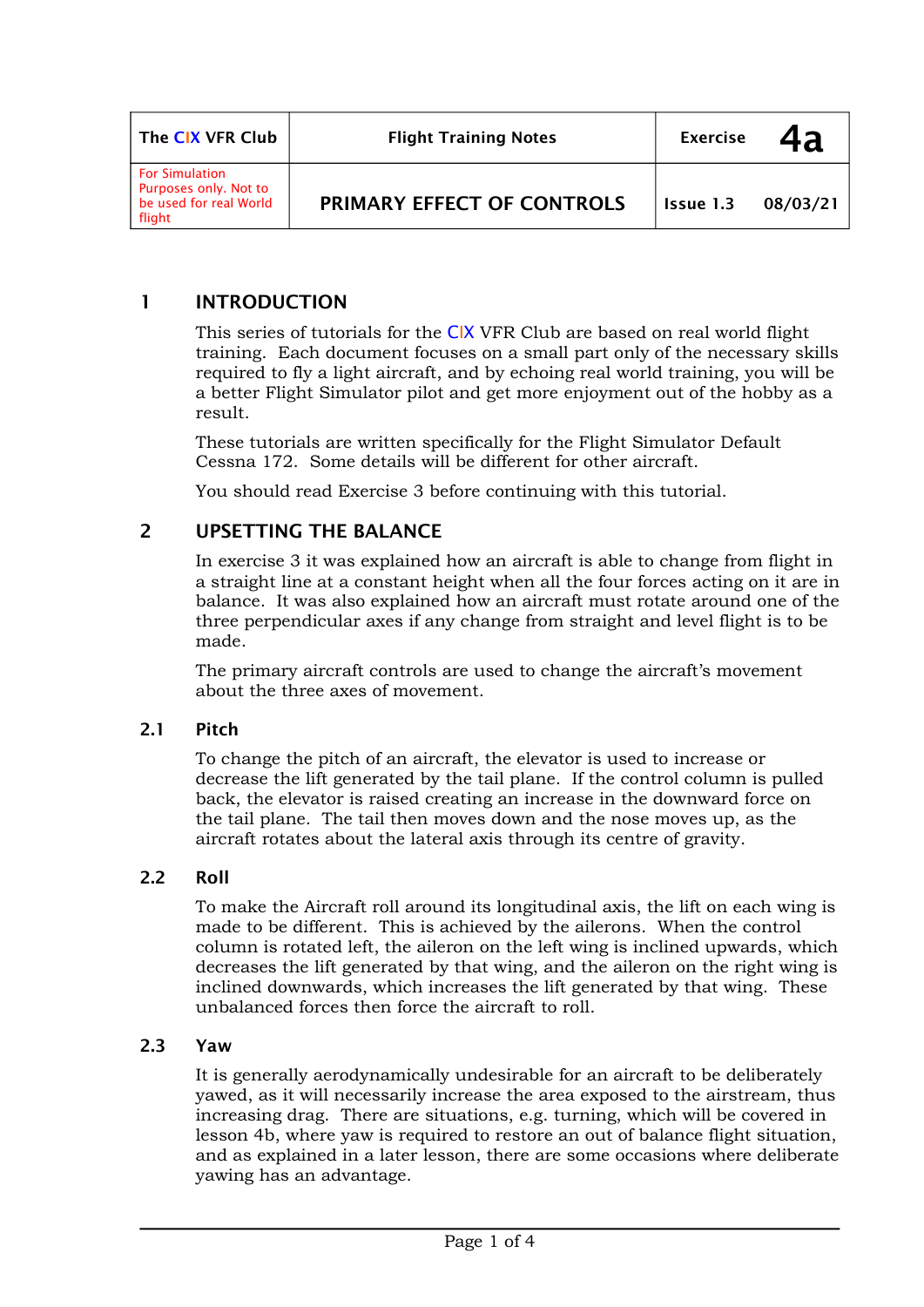| The CIX VFR Club                                                                   | <b>Flight Training Notes</b>      | <b>Exercise</b> | 4a       |
|------------------------------------------------------------------------------------|-----------------------------------|-----------------|----------|
| <b>For Simulation</b><br>Purposes only. Not to<br>be used for real World<br>flight | <b>PRIMARY EFFECT OF CONTROLS</b> | Issue 1.3       | 08/03/21 |

Yaw may be created by turning the rudder with the foot pedals or rudder bar. To yaw the aircraft left, apply pressure with the left foot and vice versa. The rudder movement generated is similar to that of the other control surfaces. An out of balance force is created by the airflow over the rudder, creating a sideways force at the tail which acts to turn the aircraft about the normal axis.

# **3 MAKING CHANGES**

In order to change the balance of the forces we have to change **lift**, because **mass** cannot be changed greatly (the burning of fuel will reduce the mass over time), or **thrust**, because we have little control over **drag** (except in certain special circumstances which will be explained in a future lesson).

## **3.1 Lift**

You change lift primarily by changing the angle of attack (see Exercise 3, paragraph 2.1). Changing speed also affects lift, but in practice, we generally establish a speed we wish to fly at, and change the angle of attack to establish a climb, level flight or descent. Changing the angle of attack is done by raising or lowering the nose using the elevators. Raise the nose – increase the angle of attack – increase the lift, and vice versa.

For example, when flying slowly, an aircraft of a certain mass will require a greater angle of attack than when flying quickly, because the speed of the airflow over the wings is reduced. The lower speed results in less lift, which is compensated by increasing the angle of attack.

Again, for example, if there are two 4 seat aircraft of the same type, flying at the same speed, but one is heavier than the other, perhaps having 3 passengers, whilst the other only has the pilot aboard, the heavier aircraft will be flown with a higher nose attitude (and thus higher angle of attack) to maintain level flight.

### **3.2 Power**

Adding power in almost all moving bodies increases speed. In light aircraft this is also true, but due largely to the relatively low excess power and low inertia they have, compared to large jet aircraft, the **effect** of power changes is observed to change not the speed, but the rate of climb or descent. This is in part due to the fact that the slipstream from the propeller will affect lift as it flows over inner sections of the wings.

If a light aircraft in level flight increases power, and no other control is moved, it will climb. If power is reduced, it will descend. The change of speed on a power change is small, and overridden by the climb or descent which themselves have a greater effect on speed than a power change alone.

### **Control Airspeed with attitude**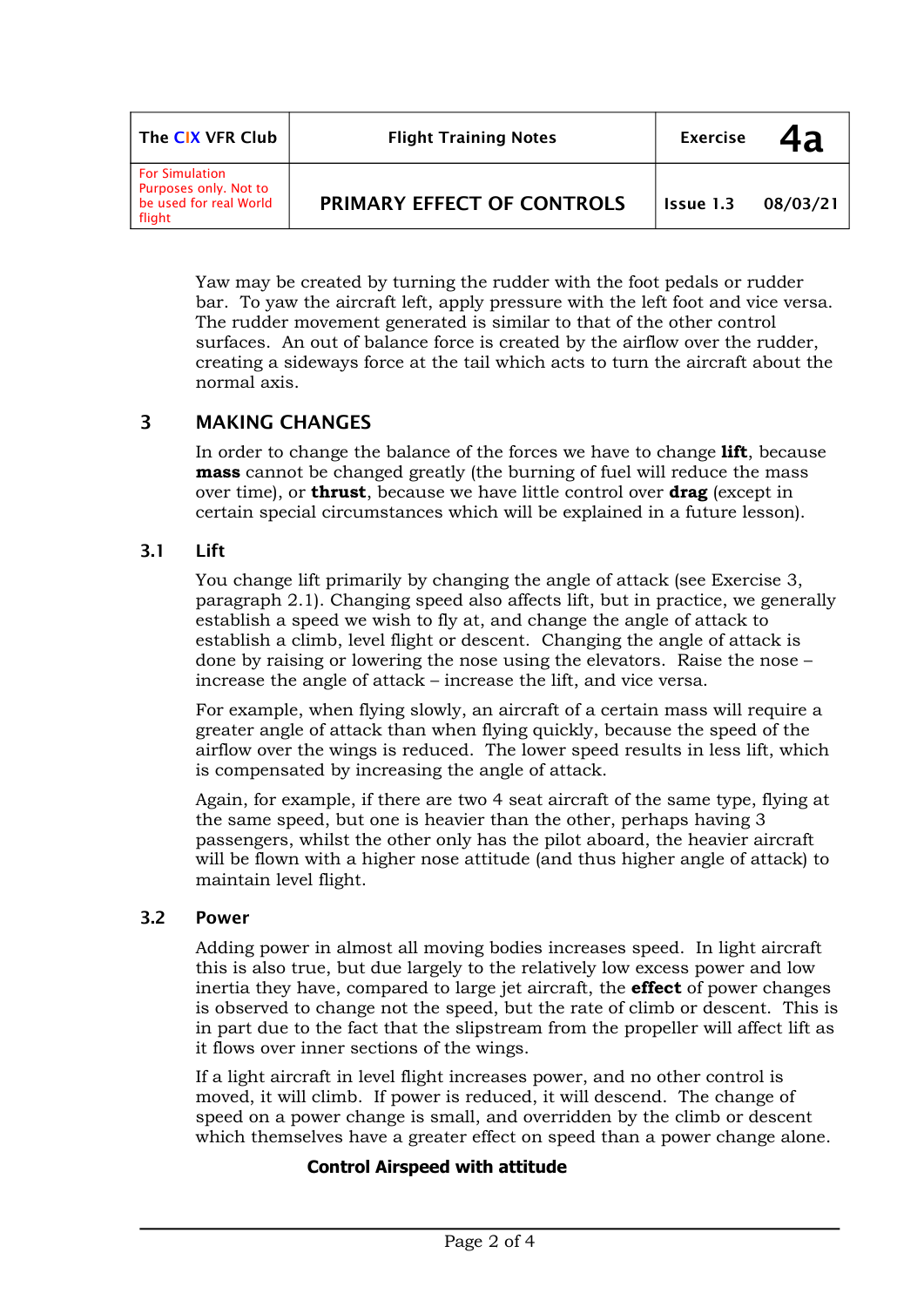| The CIX VFR Club                                                                   | <b>Flight Training Notes</b> | <b>Exercise</b> | 4a       |
|------------------------------------------------------------------------------------|------------------------------|-----------------|----------|
| <b>For Simulation</b><br>Purposes only. Not to<br>be used for real World<br>flight | PRIMARY EFFECT OF CONTROLS   | Issue 1.3       | 08/03/21 |

### **Control rate of climb or descent with power.**

This is always essential for flying light aircraft of modest power.

### **4 EFFECTIVENESS OF CONTROLS**

Since the effectiveness of the controls is a function of the speed of the airflow over them, then it follows that the controls are more effective at higher airspeeds than low. At slow speeds, the control movement required to obtain the desired effect is greater, and the controls are described as being "sloppy".

Because the elevators and rudder are situated in the slipstream in most single engined aircraft, the airflow over them is increased at high power settings, so they are more effective with power on than, say, in a glide with the engine at idle power. This is demonstrated most clearly during the landing, where the stick is held back more and more and the elevators are deflected more and more, as the slowing aircraft is held in level flight just above the runway immediately prior to touchdown.

## **5 TRY IT IN THE AIR**

Although most readers of these notes will have flown their Flight Simulator before reading them and some no doubt for some time previously, it is recommended that a flight is made where each of the controls is used in isolation to firmly establish in the pilot's mind what is happening. However, the flight is probably best conducted after reading Exercise 4b as well, because the simple theory of applying one force for one effect is not how an aeroplane actually behaves.

However, here is one exercise you can try to demonstrate the truth of:

#### **Control Airspeed with attitude**

#### **Control rate of climb or descent with power.**

Establish straight and level flight at 2300 r.p.m. and 105 knots, then raise the nose a couple of degrees by easing back on the stick and holding it (or trimming if your skill level has reached this point.) The aircraft will initially climb, but will quickly stop climbing and establish itself at an airspeed lower than the initial 105 knots.

Unfortunately, Flight Simulator has poor pitch attitude damping, so what happens next is a prolonged climb-descent oscillation in pitch, each cycle getting smaller in amplitude (the "phugoid response") until eventually (after about 20 cycles it settles down. In real life, most aircraft are designed to settle down after 3 cycles.

Re-establish straight and level flight at 2300 r.p.m. and 105 knots, then reduce power by 50 r.p.m. The aircraft will descend and continue to descnd. Increase power to 2350 r.p.m. and it will climb and continue to climb.